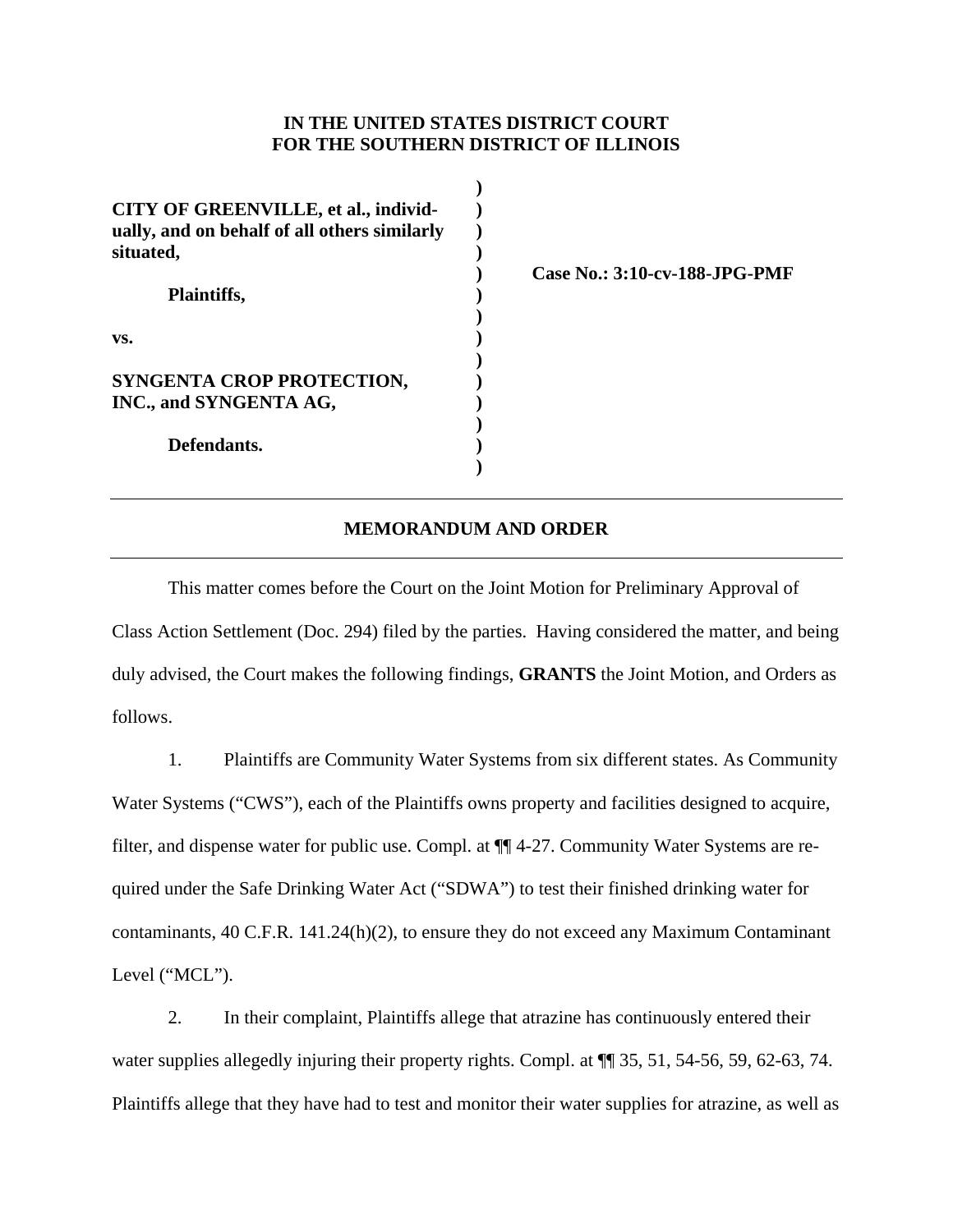to install, operate, and maintain systems to filter atrazine from their water supplies. *Id*. at ¶¶ 4-27, 56(b), 56(d), 57, 65(b), 65(d), 75(b), 75(d). Plaintiffs also allege that in addition to these past expenses, the continued presence of atrazine in their water supplies will cause them to incur future expense. *Id*. at ¶¶ 4-27, 56(b), 56(d), 57, 65(b), 65(d), 75(b), 75(d). Plaintiffs ask for all future damages likely to be incurred in removing atrazine from their water supplies, including costs associated with the purchase and operation of appropriate filtration systems. *Id*., Prayer for Relief (d).

3. Since 1991 the EPA has set an MCL of 3 parts per billion (ppb) for atrazine on an average annualized basis. 56 Fed. Reg. 3526-01 (Jan. 30, 1991); § 40 CFR 141.50(b). The EPA considers MCLs to be "safe levels that are protective of public health." 52 Fed. Reg. 25690, 25693-94 (July 8, 1987). Defendants have argued that Plaintiffs' only legally protected interest is the right to provide water that complies with the MCL for atrazine. Thus, for those Plaintiffs which have not experienced a violation of the EPA's Maximum Contaminant Level, Defendants maintain that they have not suffered a legally cognizable injury. In addition, the best available technology for removing atrazine from drinking water is commonly used to address drinking water issues other than herbicide removal. Thus, Defendants challenged Plaintiffs' ability to demonstrate legal causation.

4. Plaintiffs seek to represent the approximately 2,000 Community Water Systems in the United States that have detected atrazine in their water and sought to resolve whether atrazine has an inherent design defect that causes it to run into drinking water sources when used as intended; whether that design renders it unreasonably dangerous to public water providers; whether Syngenta was aware that atrazine had this design defect; and whether Syngenta sold atrazine knowing it would run into drinking water sources.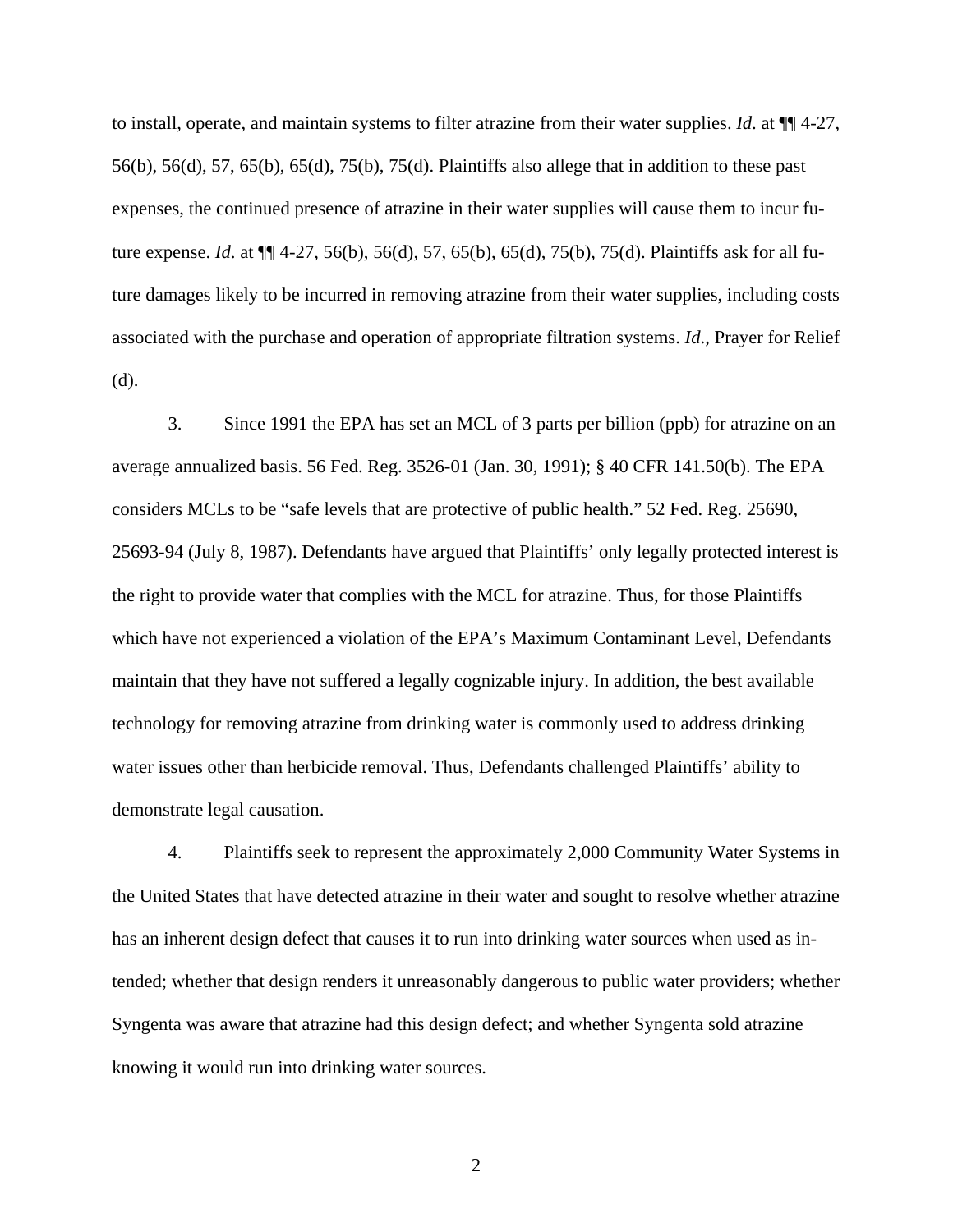5. In accordance with the parties' joint motion, the Court certifies the following class for settlement purposes only:

All Community Water Systems in the United States of America for which any Qualifying Test Result shows any Measurable Concentration of atrazine (2-chloro-4 ethylamino-6 isopropylamino-s-triazine).

The definitions of the terms used in this class description and Order can be found in the parties' proposed Settlement Agreement, which is attached as Exhibit A to their Joint Motion for Preliminary Approval of Settlement.

6. The settlement class satisfies the requirements of Rule  $23(a)(1)$  for purposes of settlement as it is comprised of approximately 2,000 members making joinder impracticable.

7. The Plaintiffs' products liability, negligence, nuisance and trespass claims for damages arising from the entry of atrazine into their water supplies satisfy the requirements of Rules  $23(a)(2)$  and  $23(a)(3)$  for purposes of settlement in that they present common questions that are typical of the class including:

- a. Whether atrazine enters surface and ground water sources of drinking water when it is used as intended;
- b. Whether Syngenta could have foreseen that its atrazine would enter surface water and consequently Class members' drinking water sources;
- c. Whether Syngenta knew or reasonably should have known that atrazine would physically enter the drinking water of Class members;
- d. Whether Syngenta owed Class members a duty to ensure that its atrazine did not enter Plaintiffs' and Class members' raw water supplies and properties, and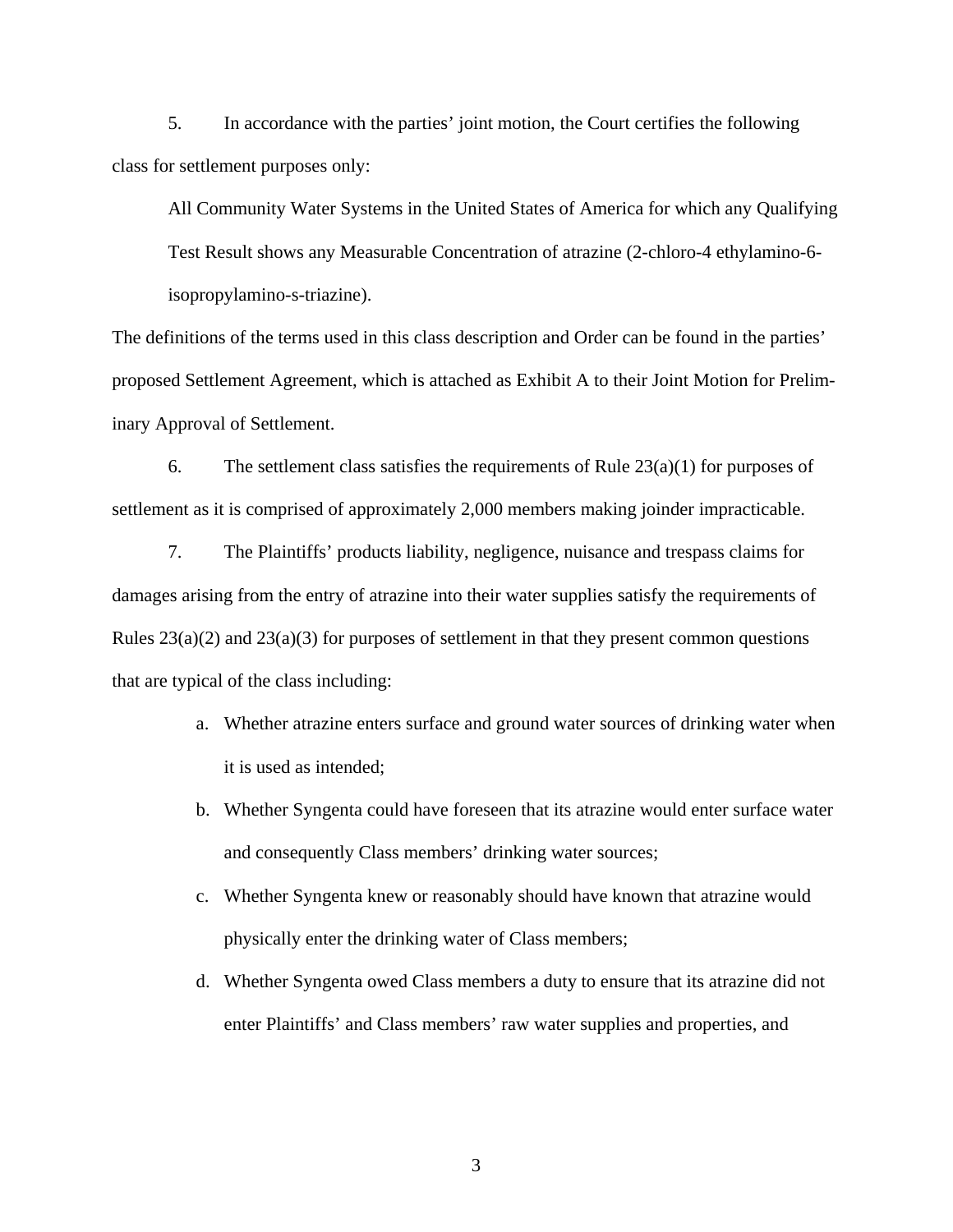whether Syngenta breached that duty by designing, manufacturing and selling atrazine in its current form;

- e. Whether the breach of that duty directly and proximately caused Class members' damages;
- f. Whether the presence of atrazine in drinking water require Syngenta to compensate Class members for all costs and expenses for removing atrazine from drinking water;

8. The answers to these questions, either in the affirmative or the negative would effectively resolve all Class Members' Trespass (Count I), Negligence (Count II), Products Liability (Count III) and Nuisance (Count IV) claims for purposes of settlement.

9. In addition, for the purposes of this settlement only, these common questions predominate over any individual issue satisfying Rule 23(b)(3) as common evidence would answer these questions for the entire class, and would in turn resolve the trespass, negligence and products liability claims of all class members.

10. City of Greenville, Illinois; Village of Coulterville, Illinois; Village of Evansville, Illinois; Village of Farina, Illinois; City of Gillespie, Illinois; City of Cameron, Missouri; City of Concordia, Missouri; City of Carbondale, Kansas; City of Marion, Kansas; Miami County Rural Water District No. 2; City of Oswego, Kansas; City of Jasper, Indiana; Village of Monroeville, Ohio; City of Upper Sandusky Ohio; Creston Municipal Utilities; Illinois- American Water Company; Missouri- American Water Company; Indiana- American Water Company Inc.; Iowa-American Water Company; Ohio-American Water Company; Chariton Municipal Waterworks; and Village of Ottawa, Ohio are designated as class representatives as the Court finds they pos-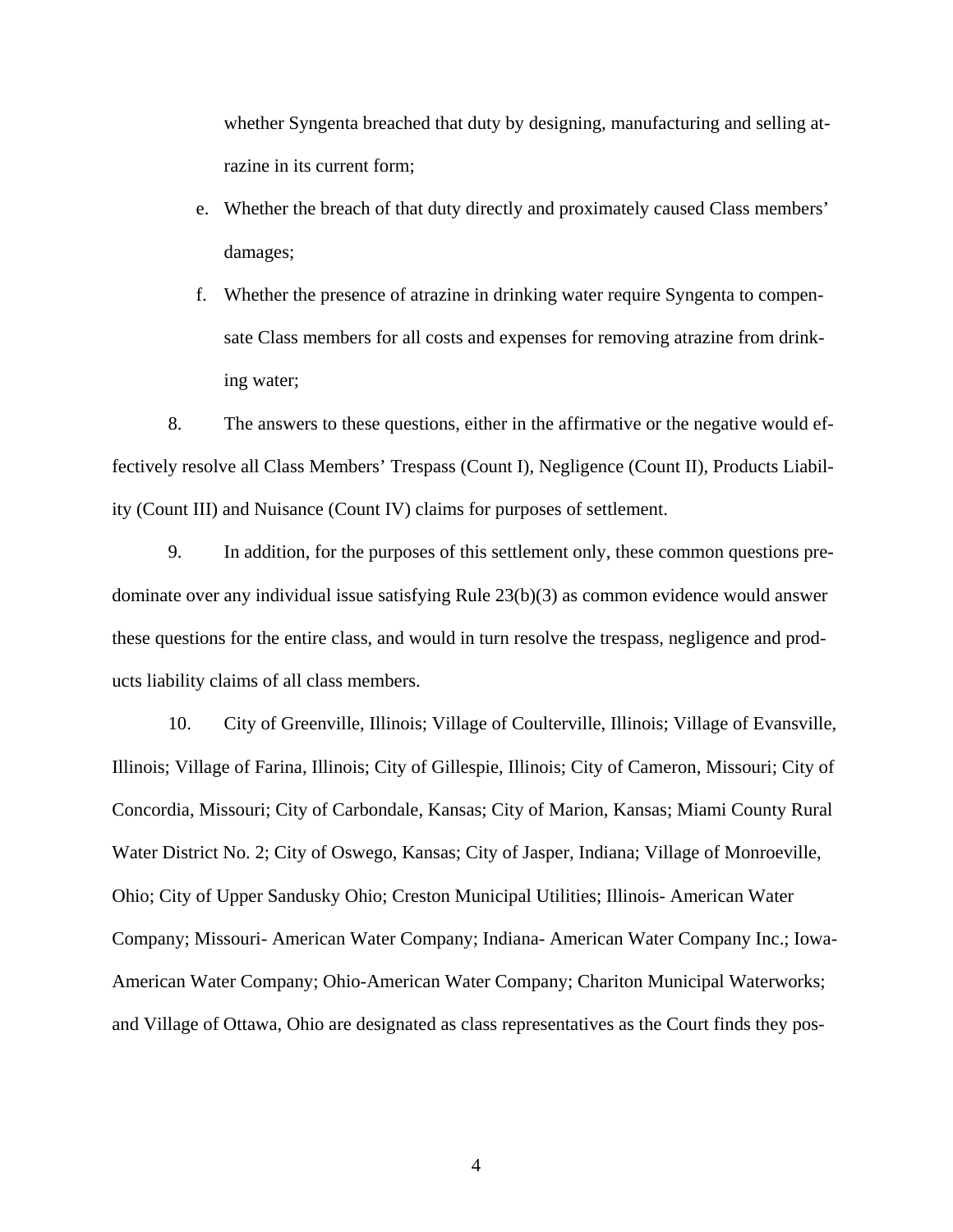sess the same interest and have suffered the same alleged injury as the class for purposes of this settlement.

11. Pursuant to Rule 23(g), The Court finds that Stephen M. Tillery of the law firm of Korein Tillery and Scott Summy of the law firm of Baron & Budd will fairly and adequately represent the interest of the class and are designated as class counsel.

12. This litigation and other related litigation pending in Illinois state court on behalf of Illinois Community Water Systems has been extremely hard-fought, burdensome and expensive. In the course of the litigation, the parties collected, reviewed, and produced more than 10,000,000 pages of discovery. The parties also were subject to significant disruption of their business as with the depositions of dozens of employees. In addition, the Parties incurred substantial costs through the retention of numerous expert consultants and the preparation of expert reports.

13. Accordingly, resolving through settlement these claims on behalf of the class is superior to individual suits, each of which would cost orders of magnitude more to litigate than the claim would be worth to the Plaintiffs.

14. The proposed settlement would put an end to the expense, inconvenience and distraction of further litigation while providing significant monetary relief to the proposed class in the form of \$105,000,000.00, in exchange for a release that resolves the Plaintiffs' claims related to the presence of atrazine in their water, without interfering with the jurisdiction of any regulatory agency, and preserving any claims arising from a point-source contamination.

15. The procedure for review of a proposed class action settlement is a wellestablished three-step process. First, the district court must issue a "preliminary approval" order following a pre-notification hearing to determine whether the proposed settlement is "within the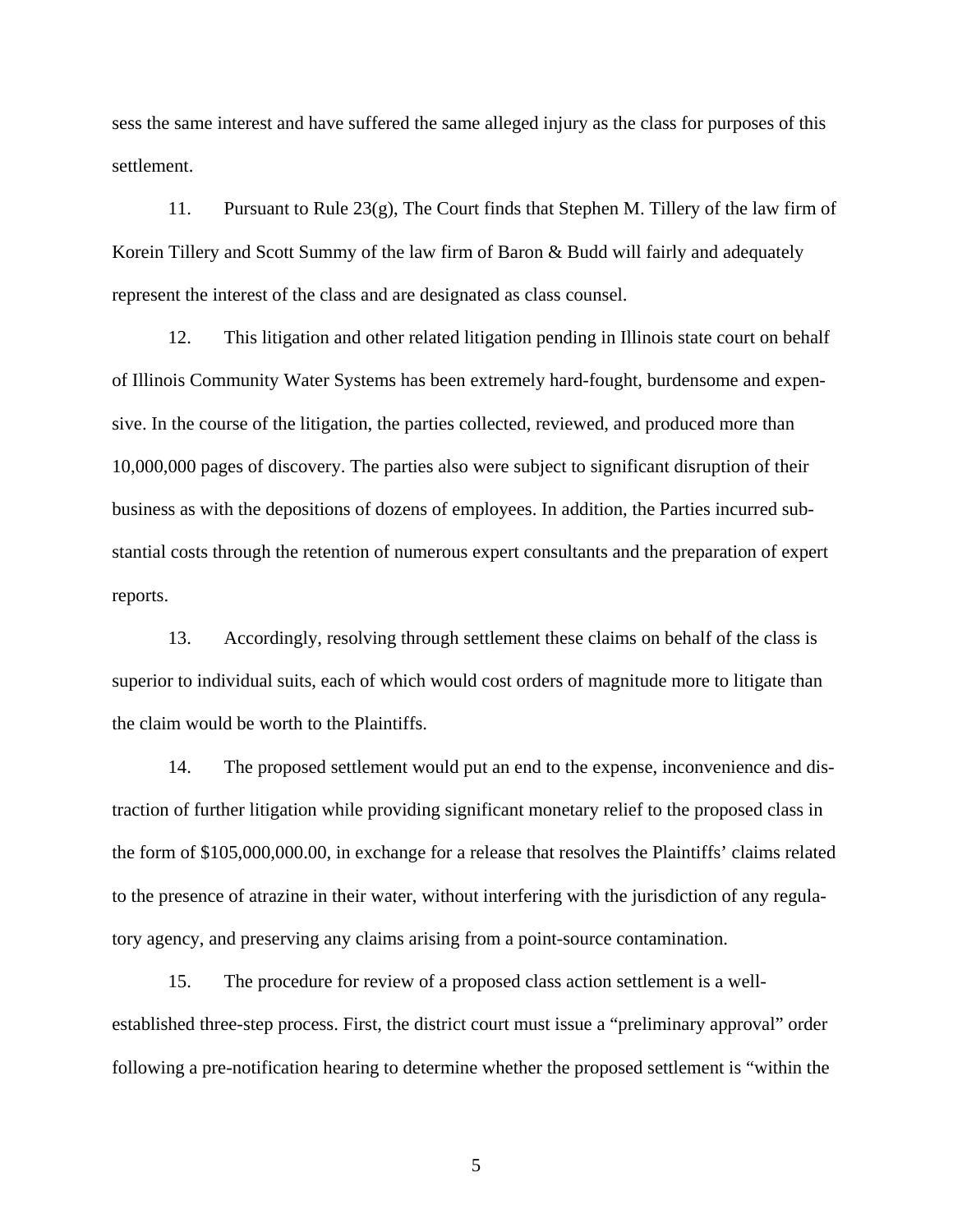range of possible approval." *In re Gen. Motors Corp. Engine Interchange Litig*., 594 F.2d 1006, 1124 (7th Cir. 1979). Second, notice of the proposed settlement must be sent to all class members. Third, the district court must issue a "final approval" order after notice of the settlement is provided to the class and a hearing to consider the fairness of the hearing is held. Manual for Complex Litigation (Fourth), § 21.632 (2004).

16. At this preliminary stage, the Court need only determine whether the settlement is "'within the range of possible approval.'" *Gautreaux v. Pierce*, 690 F.2d 616, 621 n.3 (7th Cir. 1982). Preliminary approval does not require the district court to answer the ultimate question of whether a proposed settlement is "fair, reasonable, and adequate." *Armstrong v. Bd. of Sch. Dirs. Of Milwaukee*, 616 F.2d 305, 314 (7th Cir. 1980). Rather, that determination is made only at the final approval stage, after notice of the settlement has been provided to the class members and they have had an opportunity to voice their views of the settlement or to exclude themselves from the settlement. *Id*.

17. Here, the Settlement Agreement is "within the range of possible approval" and appears to be a good compromised result for the Parties following years of hard-fought litigation. The Settlement Agreement was reached after serious, arms-length negotiations between experienced and informed counsel and reflects a compromise that provides a substantial monetary benefit to the class, while taking into account the risk that further protracted and contested litigation may lead to no recovery or a smaller recovery for Plaintiffs.

18. The Settlement Agreement also appears to allocate the settlement proceeds without favoring any individual member over the class. The parties' proposed allocation plan provides that the Settlement Fund, minus any attorneys' fees, expenses, and costs, will be allocated to Class Members on a pro rata basis based on evidence of the significance of the Class Mem-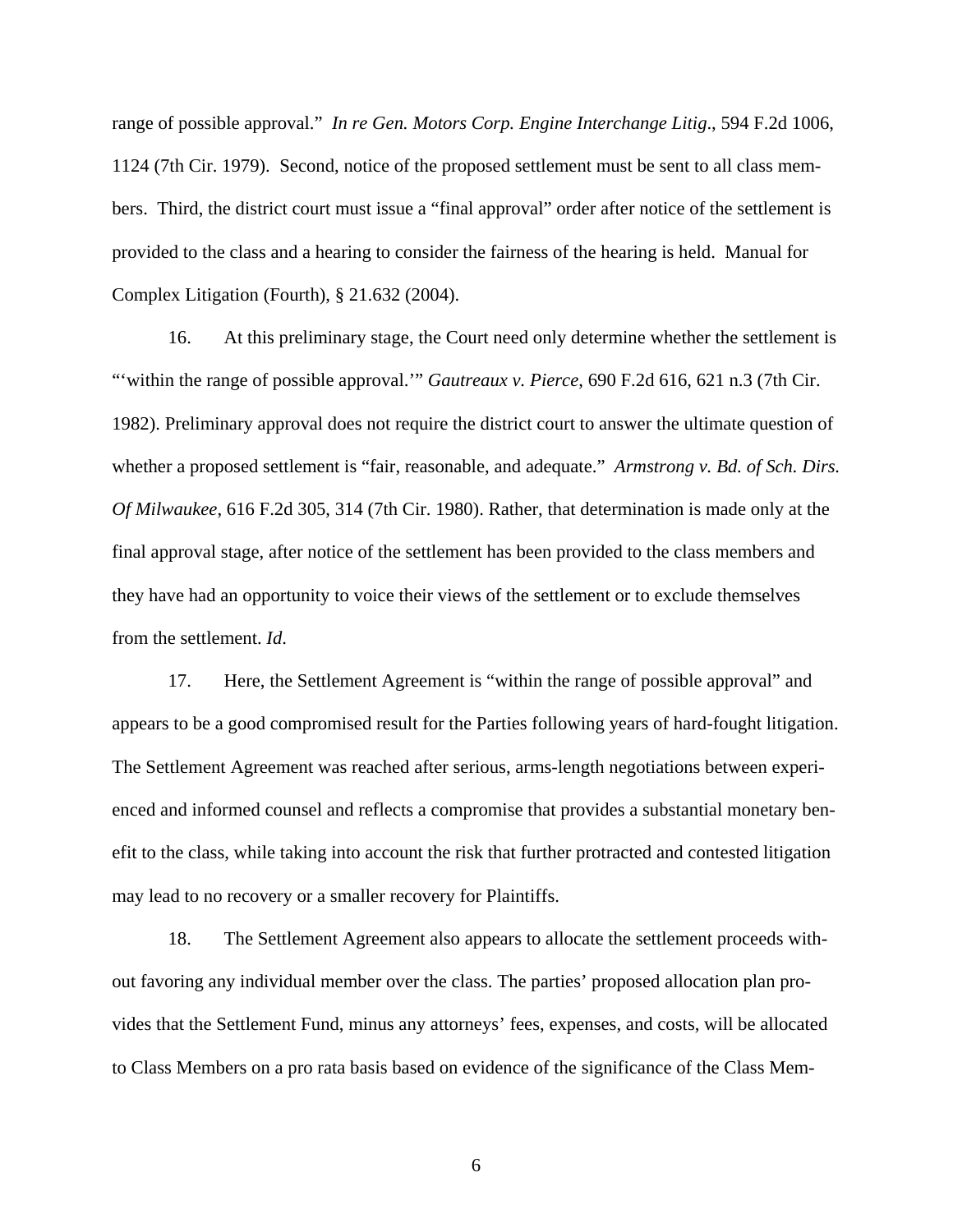ber's history of atrazine detection, its size and the age of its claim. This allocation of benefits is appropriately tailored to the facts and law at issue in this case, and is fair, reasonable, and adequate.

19. Accordingly, the Court preliminarily approves the Settlement Agreement as being fair, reasonable and adequate and in the best interest of the Class as a whole.

20. The next step in the process requires the Court to "direct notice in a reasonable manner to all class members who would be bound by the proposal." Fed. R. Civ. P.  $23(e)(1)$ . Constitutional due process and Federal Rule of Civil Procedure  $23(c)(2)(B)$  require that absent class members receive "the best notice that is practicable under the circumstances, including individual notice to all members who can be identified through reasonable effort." Accordingly, "notice should be mailed to the last known addresses of those who can be identified and publication used to notify others." *Mangone v. First USA Bank*, 206 F.R.D. 222, 231 (S.D. Ill. 2001).

21. Here, the proposed Notice Plan directs a summary notice to be mailed to each known Class Member and provides for publication notice that targets all Community Water Systems that may potentially meet the qualifications to become Class Members. These notices also direct potential Class Members to a website which displays a long-form Notice which sets forth the details of the Settlement Agreement. Additionally, the proposed notices provide potential class members with the information reasonably necessary for them to make a decision whether to object to the settlement.

22. "The contents of a Rule 23(e) notice are sufficient if they inform the class members of the nature of the pending action, the general terms of the settlement, that complete and detailed information is available from the court files, and that any class member may appear and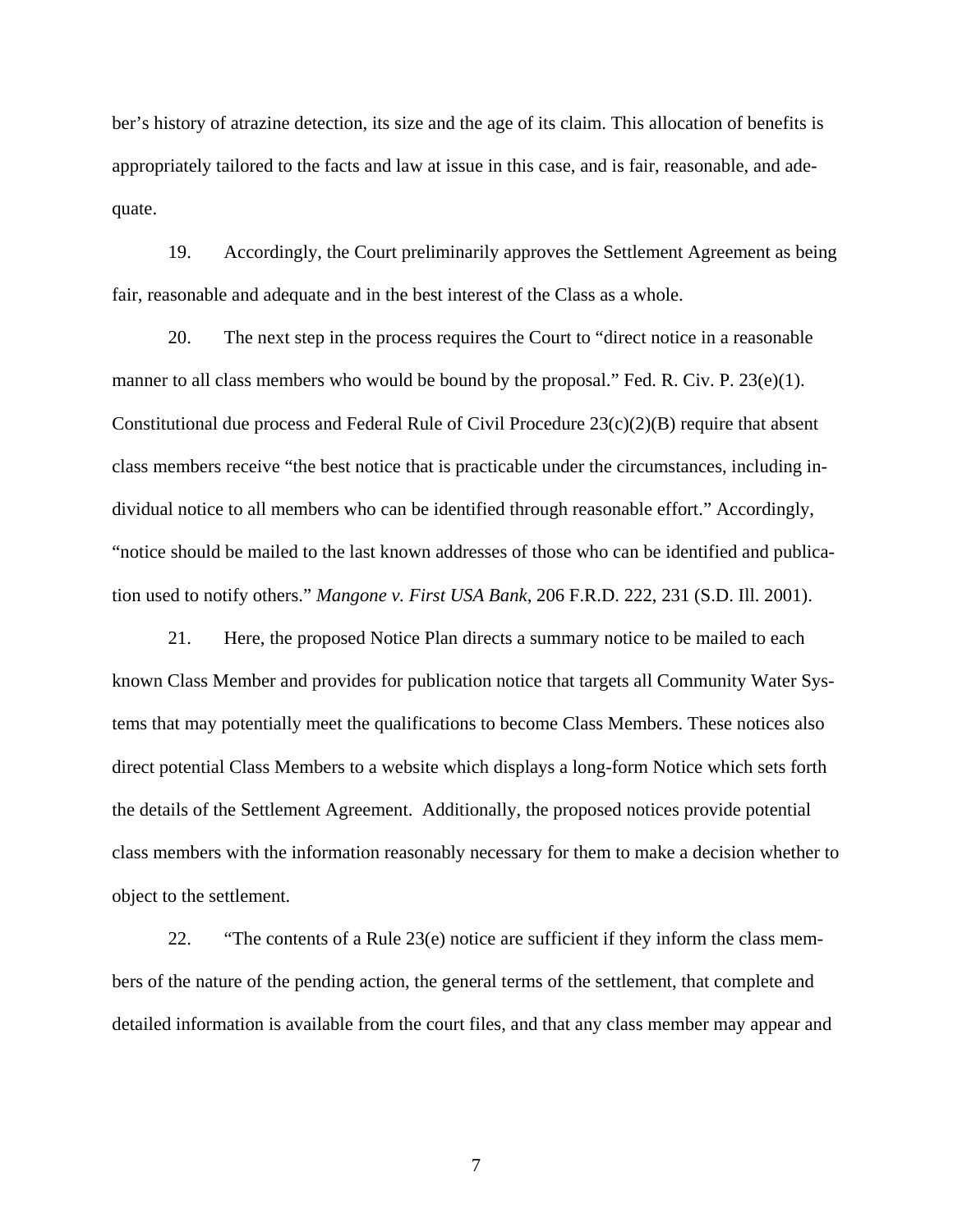be heard at the hearing." *In re AT & T Mobility Wireless Data Servs. Sales Litig*., 270 F.R.D. 330, 351 (N.D. Ill. 2010). The proposed notices inform class members of all of these facts.

23. As required by Fed. R. Civ. P.  $23(c)(2)(B)(i)$ , (ii) and (iii), the Notice describes the nature of the action, the class definition and the common issues. Notice at §§ 1, 2, 6 and 7. As required by Rule  $23(c)(2)(B)(iv)$ , the Notice informs class members that they may appear through an attorney. Notice at § 18. The Notice satisfies Rule  $23(c)(2)(B)(v)$  and (vi) by stating that Class Members may exclude themselves from the class and providing a description of the manner and deadline in which to do so. Notice  $\S 20-22$ . As required by Rule 23(c)(2)(B)(vii), the Notice informs Class Members that any Class Member who fails to opt-out will be prohibited from bringing a lawsuit against defendants based on or related to any of the claims asserted by the Plaintiffs. Notice § 21.

24. The Notice also conveys all information necessary for a class member to make an informed decision to participate, opt out or object. It identifies the lawsuit by docket number and case caption, describes the litigation, and gives a summary of the available benefit. Notice at § 1-5. The Notice also discloses the maximum amount of attorneys' fees that will be sought by Class Counsel. Notice at § 19. The Notice also describes the procedures for allocating and distributing the Settlement Fund, including a thorough description of how to obtain those benefits. Notice at §§ 10-11. Finally, the Notice displays the name and address of Class Counsel and informs Class Members of the procedure for making inquiries of Class Counsel. Notice at §§ 17, 24, 30. Accordingly, the Notice goes far and above the requirements imposed by Fed. R. Civ. P.  $23(c)(2)$  and  $23(e)$ , and constitutes the "best notice practicable under the circumstances" of this lawsuit.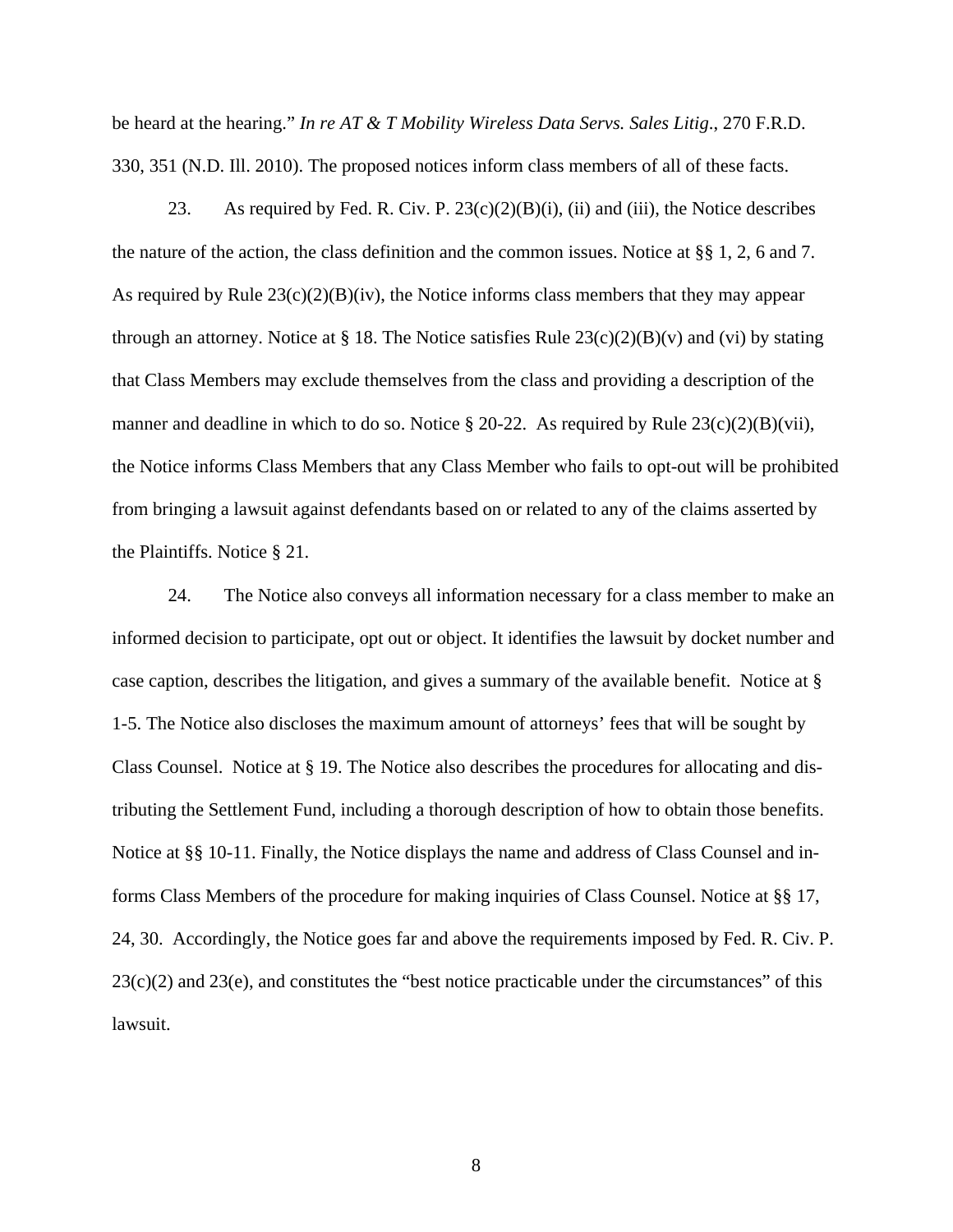25. Not later than Monday, June 11, 2012 (the "Notice Date"), the Settlement Administrator shall begin implementation of the proposed notice plan, including causing a copy of the Summary Notice to be mailed to all known Class Members.

26. Any Class Member who wishes to object to the Settlement or an award of fees or expenses to Class Counsel must file with the Clerk of the Court, with service on all Parties in accordance with Fed. R. Civ. P. 5 and S.D. Ill. L.R. 5.1, a written and signed statement, designated "Objection." Service on the Court and all Parties must be completed Tuesday, August 28, 2012.

27. All Objections must certify in accordance with 28 U.S.C. § 1746, under penalty of perjury, that the filer has been legally authorized to object on behalf of the Class Member and provide an affidavit or other proof of the Class Member's standing; must provide the name, address, telephone and facsimile number and email address (if available) of the filer and the Class Member; the name, address, telephone and facsimile number and email address (if available) of any counsel representing the Class Member; must state all objections asserted by the Class Member and the specific reason(s) for each objection, and include all legal support and evidence the Class Member wishes to bring to the Court's attention; must indicate if the Class Member wishes to appear at the Final Fairness Hearing; and, identify all witnesses the Class Member may call to testify.

28. Any Class Member who wishes to opt out of the Settlement must file with the Settlement Administrator, with service on all Parties in accordance with Fed. R. Civ. P. 5 and S.D. Ill. L.R. 5.1, a written and signed statement, entitled "Request for Exclusion." Service on the Settlement Administrator and all Parties must be completed Tuesday, August 28, 2012.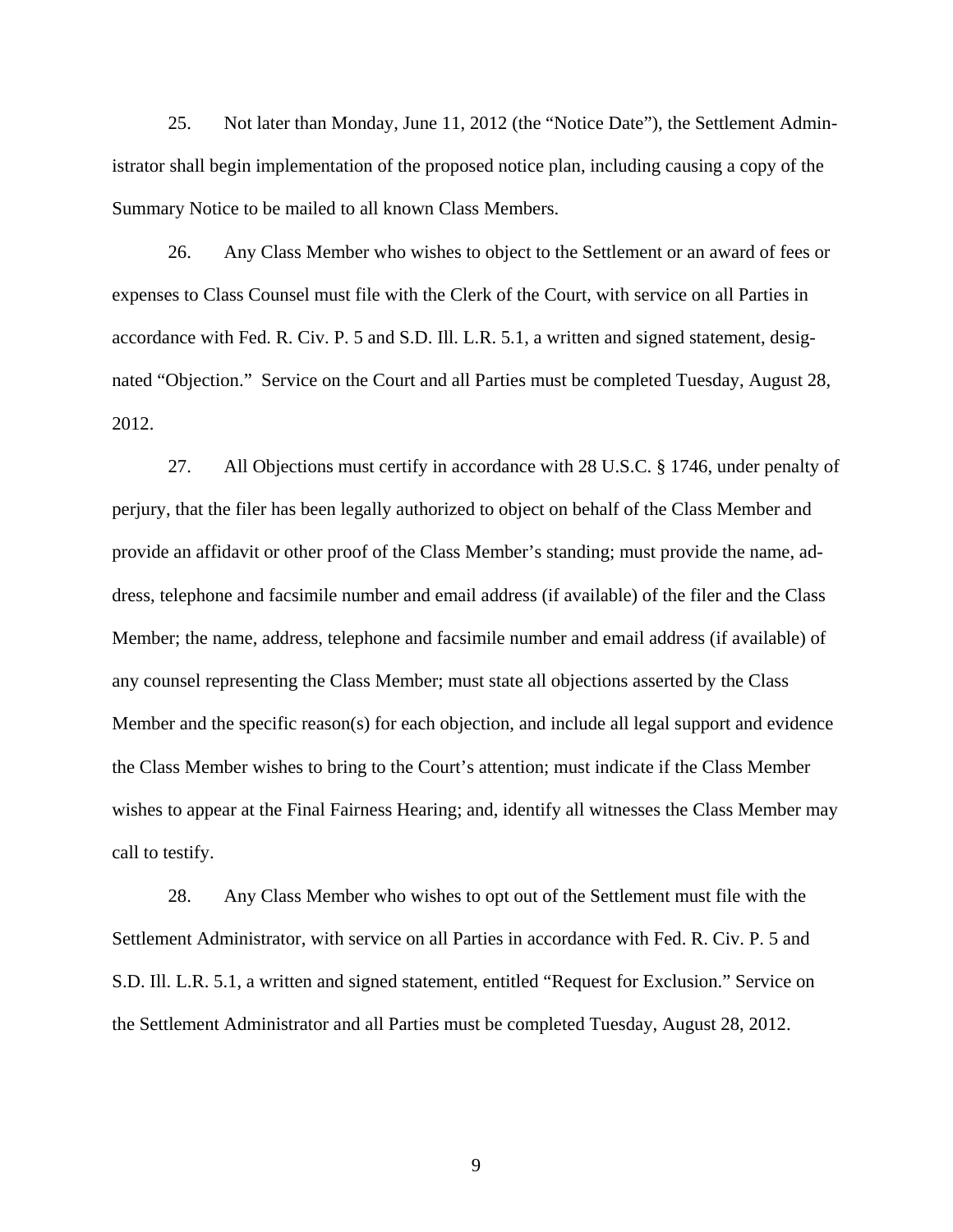29. The Request for Exclusion must certify in accordance with 28 U.S.C. § 1746, under penalty of perjury, that the filer has been legally authorized to exclude the Class Member from the Settlement and provide an affidavit or other proof of the Class Member's standing; must provide the filer's name, address, telephone and facsimile number and email address (if available); include the Class Member's name, address, telephone number, and e-mail address (if available) and be received by the Court no later than Tuesday, August 28, 2012.

30. A hearing (the "Final Fairness Hearing") shall be held on Monday, October 22, 2012, at the United States District Court, Southern District of Illinois, 301 W. Main Street, Benton, Illinois 62812, to determine whether the proposed settlement of the Litigation on the terms and conditions provided for in the Settlement Agreement is fair, reasonable, and adequate to the Class and should be approved by the court; whether the proposed Plan of Allocation should be approved and to consider counsel's application for an award of attorneys' fees and expenses.

31. All reasonable expenses in notifying Class Members, as well as administering the Settlement Fund, shall be paid as set forth in the Settlement Agreement.

32. Neither the settlement nor the Settlement Agreement, nor any of its terms or provisions, nor any of the negotiations or proceedings connected with it, constitutes or shall be construed as an admission or concession by any Party or by any of the Released Parties of the truth of any of the allegations in the Litigation, or of any liability, fault, or wrongdoing of any kind, and Defendant vigorously disputes any such allegation.

33. In the event that the Settlement Agreement is not approved by the Court or the settlement set forth in the Settlement Agreement is terminated or fails to become effective in accordance with its terms, the Settling Parties shall be restored to their respective positions in the Litigation as of March 30, 2012, subject to reasonable accommodation to the Parties and their